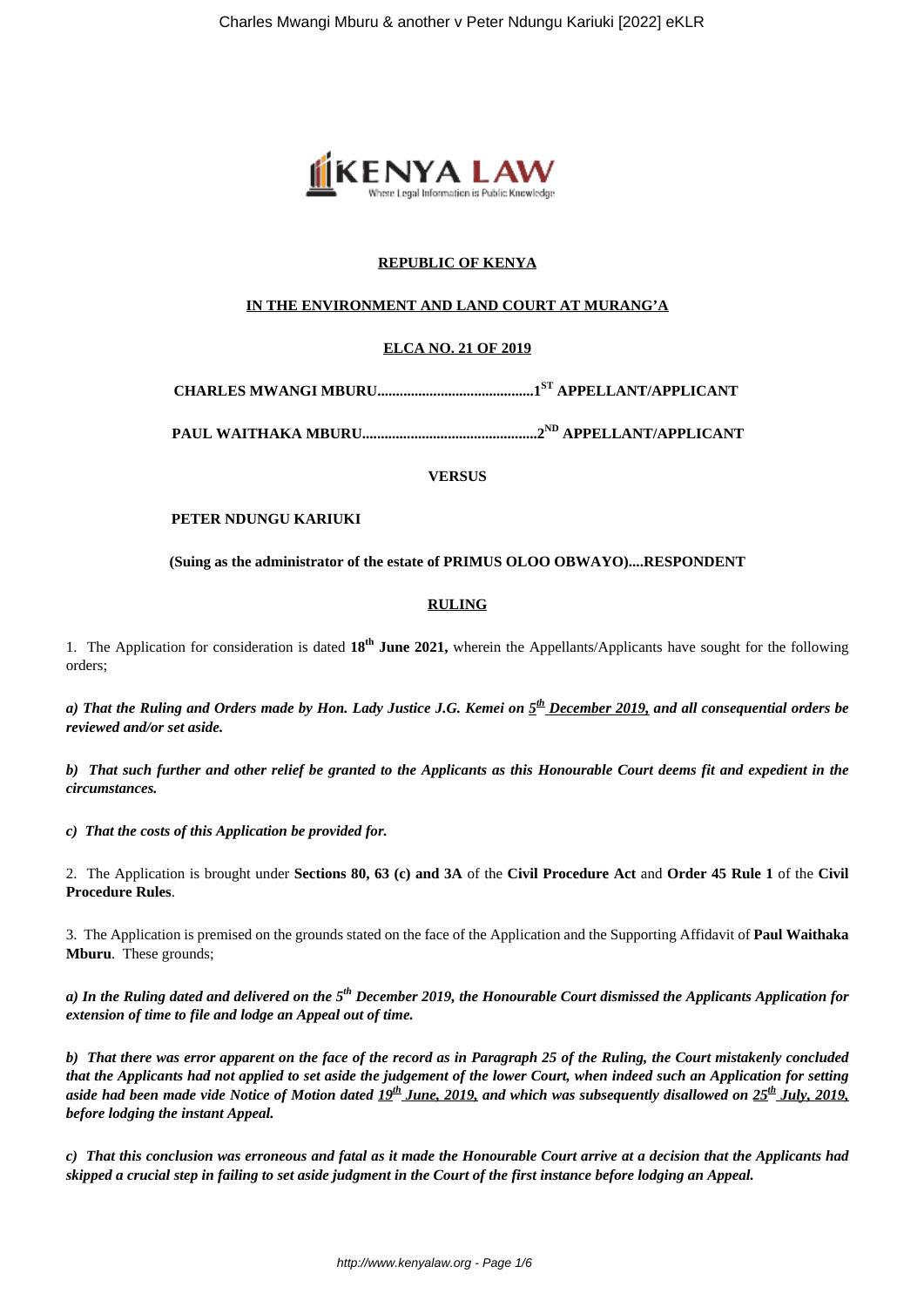*d) That inadvertently the Counsel acting for the Applicants at that time failed to attach a copy of the said Notice of Motion Application and Ruling for the kind consideration of this Court.*

*e) That the said omission having been made by the Counsel on record cannot be visited on the Applicants, who are innocent and had placed all the documents before their Advocates.*

*f) That if the said developments were to be considered by the Honourable Court, it would have definitely arrived at a different finding favourable to the Applicant.*

*g) That unless the Honourable Court reviews its ruling, the Applicants stands to suffer the permanent prejudice of being condemned unheard as the lower Court judgement in force was entered exparte.* 

*h) That there has been no unreasonable delay in making this Application.*

*i) That it is in the interest of Justice that the Ruling and Orders of 5 th December, 2019 be reviewed and/or set aside.*

4. In his Supporting Affidavit, **Paul Waithaka Mburu** reiterated the contents of the above grounds and further added that the effects of the Ruling made on **5 th December 2019,** is that the Applicants have been completely denied an opportunity to be heard because the lower Court matter was heard and determined exparte and in their absence. That the Applicants will suffer substantial loss if the orders sought are not granted.

5. The Application is contested by the Respondent herein **Peter Ndungu Kariuki,** through the grounds of opposition dated **19th October 2021.**

These grounds are;

*a) That the Ruling by Court dismissing their Application was right and sound based on law and facts.*

*b) That the Applicants were dissatisfied, they ought to have appealed to the Court of Appeal instead of making another Application for review after about an year and when the Judge who delivered the Ruling has been transferred.* 

*c) That the Respondent's key witnesses have passed on and hence to open this case afresh is prejudicial to the Respondent.*

*d) That the whole judgment has now been implemented, the titles have reverted back and the Applicants were evicted about five months ago. This is a case that was decided in the year 2018 and the Court delivered judgment based on the law and facts. They cannot keep saying that it was exparte judgment because of the following;*

*i. In application for review of the decree they attended and addressed Court where they said that they were not opposed to the decree and it was adopted by consent.* 

*ii. The hearing date of the case was taken by consent in open Court.*

*iii. It is after the titles have reverted back and after service of notice to vacate when they filed their first Application for review hence it was dismissed.*

*iv. In their first Application for review and Appeal the Court wondered why they were just seeking for setting aside and not to have matter head afresh.*

*e) That there was no mistake at all and the Applicants are misleading the Court. The said Application was dismissed among many reasons because although they were seeking to have it set aside, they were not seeking to have the matter heard afresh.* 

That the Applicants ought to have appealed against this Ruling if they were dissatisfied instead of resulting to endless Applications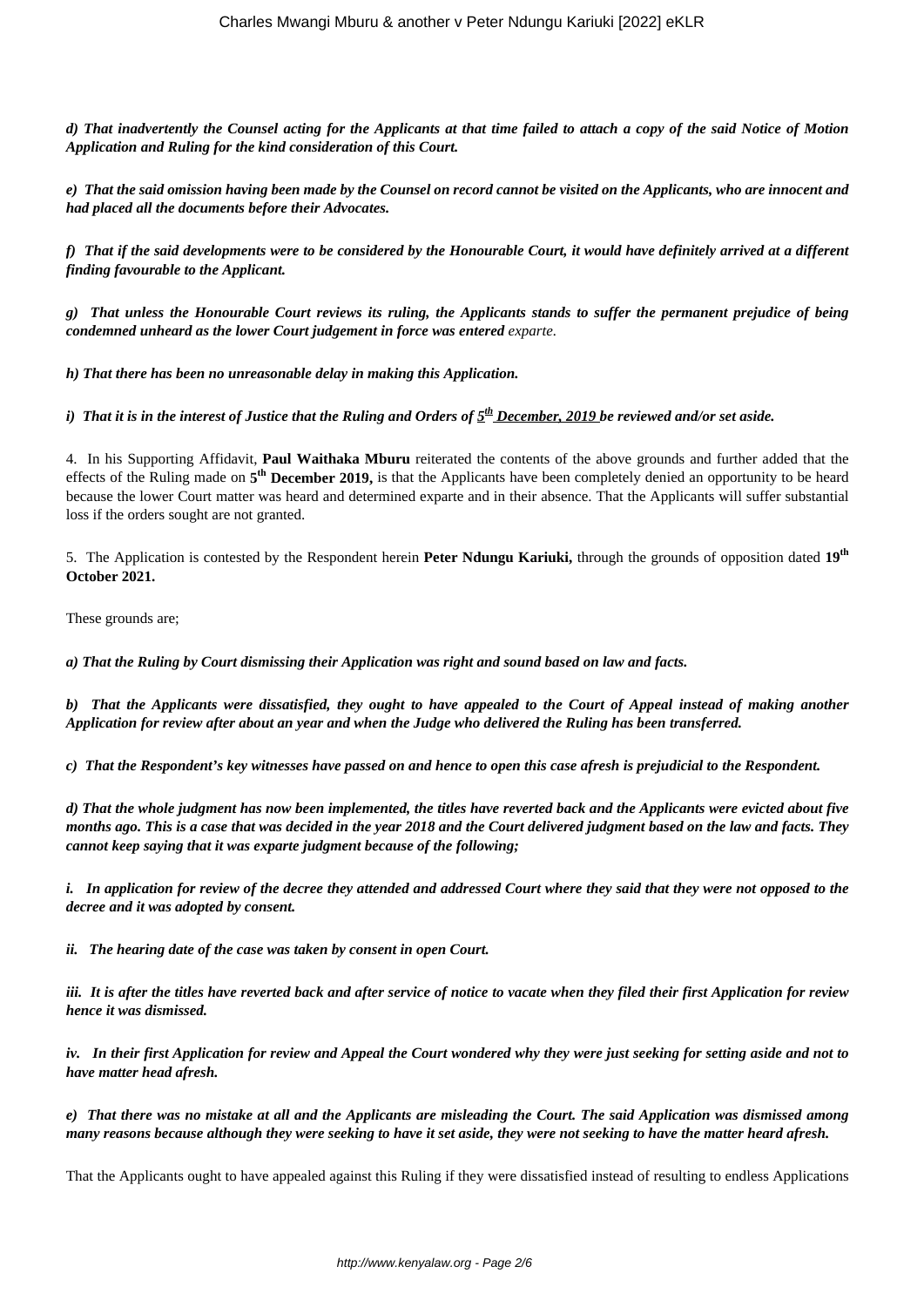for review. The Respondents urged the Court to dismiss the instant Application.

6. The Application was canvassed by way of written submissions which this Court has read and considered.

7. In their submissions, the Applicants relied on **Order 45 Rule I** of the **Civil Procedure Rules** which provide;

(1) *Any person considering himself aggrieved—*

*(a) by a decree or order from which an appeal is allowed, but from which no appeal has been preferred; or*

*(b) by a decree or order from which no appeal is hereby allowed, and who from the discovery of new and important matter or evidence which, after the exercise of due diligence, was not within his knowledge or could not be produced by him at the time when the decree was passed or the order made, or on account of some mistake or error apparent on the face of the record, or for any other sufficient reason, desires to obtain a review of the decree or order, may apply for a review of judgment to the Court which passed the decree or made the order without unreasonable delay.*

8. They further relied on **Section 80** of the **Civil Procedure Act** which states;

*"Any person who considers himself aggrieved— (a) by a decree or order from which an appeal is allowed by this Act, but from which no appeal has been preferred; or* 

*(b) by a decree or order from which no appeal is allowed by this Act, may apply for a review of judgment to the Court which passed the decree or made the order, and the Court may make such order thereon as it thinks fit".*

9. The Applicants also relied on the case of *National Bank of Kenya vs Ndungu Njau, Civil Appeal No. 2111 of 1996*, where the Court held that;

*"A review may be granted whenever the Court considers that it is necessary to correct an apparent error or omission on the part of the Court. The error or omission must be self evident and should not require an elaborate argument to be established."*

It was further submitted that the current Application meets the tenets of the law as set out in the case of *Republic vs Advocates Disciplinary Tribunal Exparte Apollo Mboya (2019) eKLR,* where the Court held that;

## *"The term mistake or error apparent by its way connotation signifies error which is evident perse from the record of the case and does not require detailed examination, scrutiny, and elucidation either of the facts or the legal position".*

10. Further, they submitted that the power of review can be exercised only for correction of a patent error of law and fact which stares in the face without any elaborate argument being needed for stabling it.

11. It was further submitted that though the Court on Para 25 of the Ruling dated **5 th December 2019,** stated that;

## *"It is not clear to me why the Appellants did not seek to set aside the Judgment for purpose of being heard on merit, instead. They preferred to Appeal and review the exparte Judgment. This was not explained by the Applicants".*

12. They submitted that that was not the position and the Court was not correct as the Applicants had filed an amended **Notice of Motion Application** dated **19th June 2019,** seeking to set aside the Decree given on **8 th February 2019,** and **25th April 2019**. However, there was an omission on the part of their Advocate to attach the said Application for Court's consideration. That the said error in the Ruling is so apparent that they do not need to delve into arguments for it to be clear. That had the Court seen the said Application, it would definitely have reached a different conclusion.

13. To buttress this point, the Applicants relied on the case of *Attorney General & O'rs vs Boniface Byanyima* which cited the case of *Levi Outa vs Uganda Transport Company* and held that;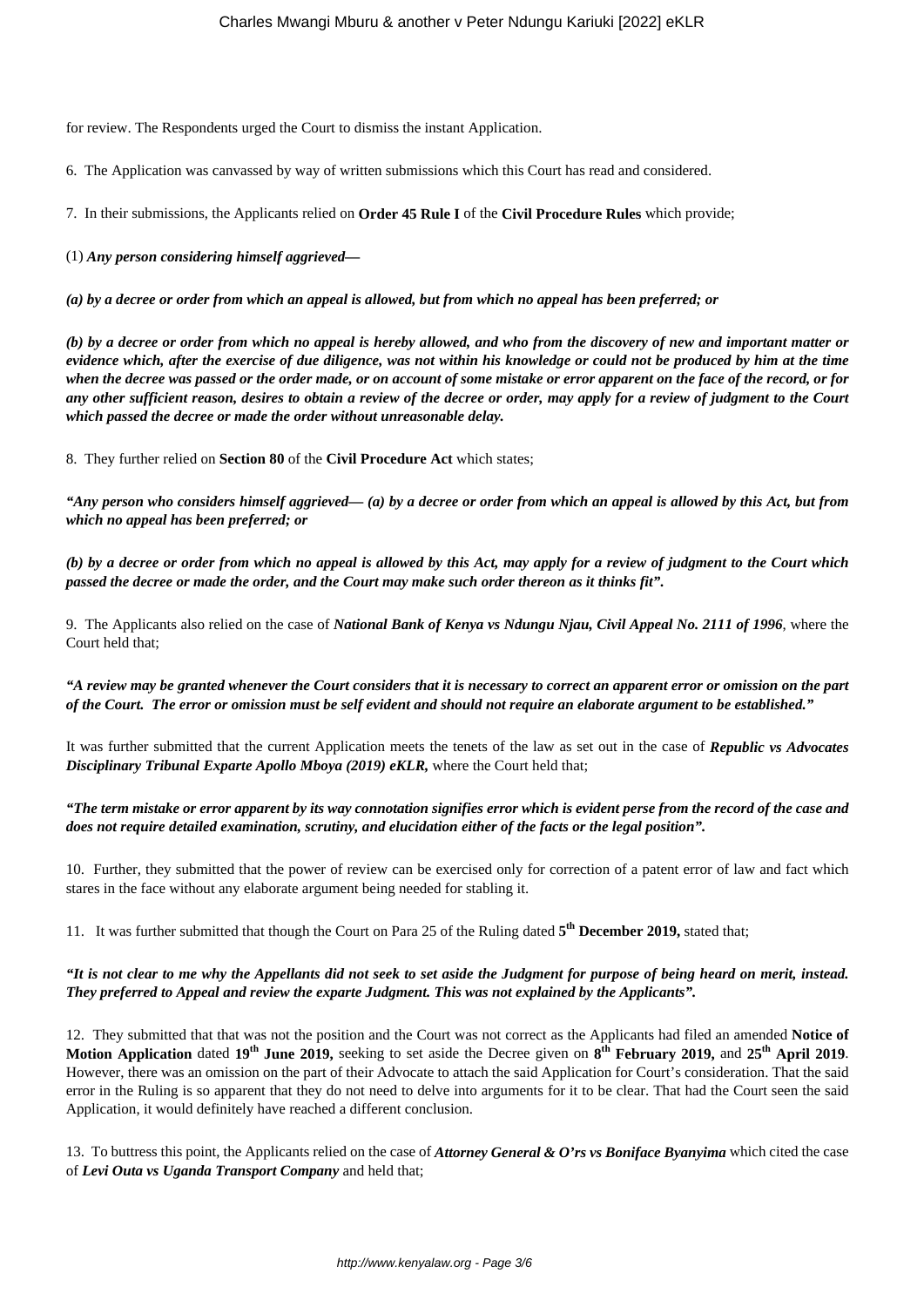## *"The expression mistake or error apparent on the face of record refers to an evident error which does not require extraneous matter to show its incorrectness. It is an error so manifest and clear that no Court would permit such an error to remain on the record. It may be an error of law, but law must be definite and capable of ascertainment."*

14. It was the Applicants further submissions that the Application herein is meritorious and meets the standard set out by the law for review. They urged the Court to allow the Application and that the Court should have another opportunity to consider all the materials placed before it to arrive at a fair determination.

15. On his part, the Respondent filed his submissions dated **1 st December 2021,** and submitted that the Ruling given by the Court was sound in law and fact. He submitted that the Application for extension of time to Appeal was rejected because among other things the Judgement had been implemented/executed and it was sought after one year. Further, the Appellants/Applicants were parties when the **Decree** was amended by **consent** and at that time, they did not question the said Judgement and they also sought for leave to Appeal out of time after their Application for review had failed at the lower Court. The impugned Application was disallowed because the Applicants failed to give grounds to justify grant of leave to Appeal out of time.

16. The Respondent also submitted that the Application for extension of time was dismissed because the Court wondered why the Appellants/Applicants were not seeking to Appeal their Application for review in the Lower Court that was dismissed at **Murang'a CMCC No. 246/2013.**

17. Further that the Applicants were not denied leave to Appeal out time because the Application from the Lower Court seeking to set aside Judgement was not attached. It was declined because the Applicants did not Appeal against the Application of setting aside the Judgement in **CMCC No. 246 of 2013,** that was dismissed and instead opted for leave to Appeal out of time.

18. It was the Respondent's further submissions that if the Applicants were dissatisfied with the said Ruling of **5 th December 2019**, they should have appealed against the same at the Court of Appeal instead of seeking for review of the said Application.

19. Further that the Application for review at the Lower Court was heard and dismissed, but was never Appealed against. That the Applicants are asking the Court to sit on the Appeal against a Ruling of a Judge of concurrent jurisdiction. They relied on the case of *Executive Committee Chelimo Plot Owners Welfare Group & 288 Others vs. Langat Joel & 4 Others (sued as Management Committee of Chelimo Squatters Group (2018) eKLR* where the Court held;

"*Be that as it may, the argument that the Court ought not to have dismissed suit against the party whose suit was properly instituted may be an erroneous conclusion of Law, but it cannot form the basis of review since it would amount to asking this court to sit on Appeal against the Ruling of a Judge of concurrent jurisdiction".*

20. The Court has considered the instant Application and the rival written submissions and finds as follows; -

## **The issue for determination is whether the Applicants Application is merited.**

21. The Applications herein is seeking for **review** of a Ruling that was delivered by this Court on **5 th December, 2019**. The said Ruling dismissed the Applicants' Application dated **16th August, 2019.**

The Court dismissed the said Application on the following grounds;

*i. The Applicants knew about the Decree on the 20/3/2019, when they were served with the Application to amend the said Decree.*

*ii. That the Applicants consented and approved the said Decree.*

*iii. That the Applicants did not explain the delay in not filing the Appeal within time.*

*iv. That there will be prejudice to the Respondent as the Judgement has been fully executed with the titles registered in the name of the Respondent.*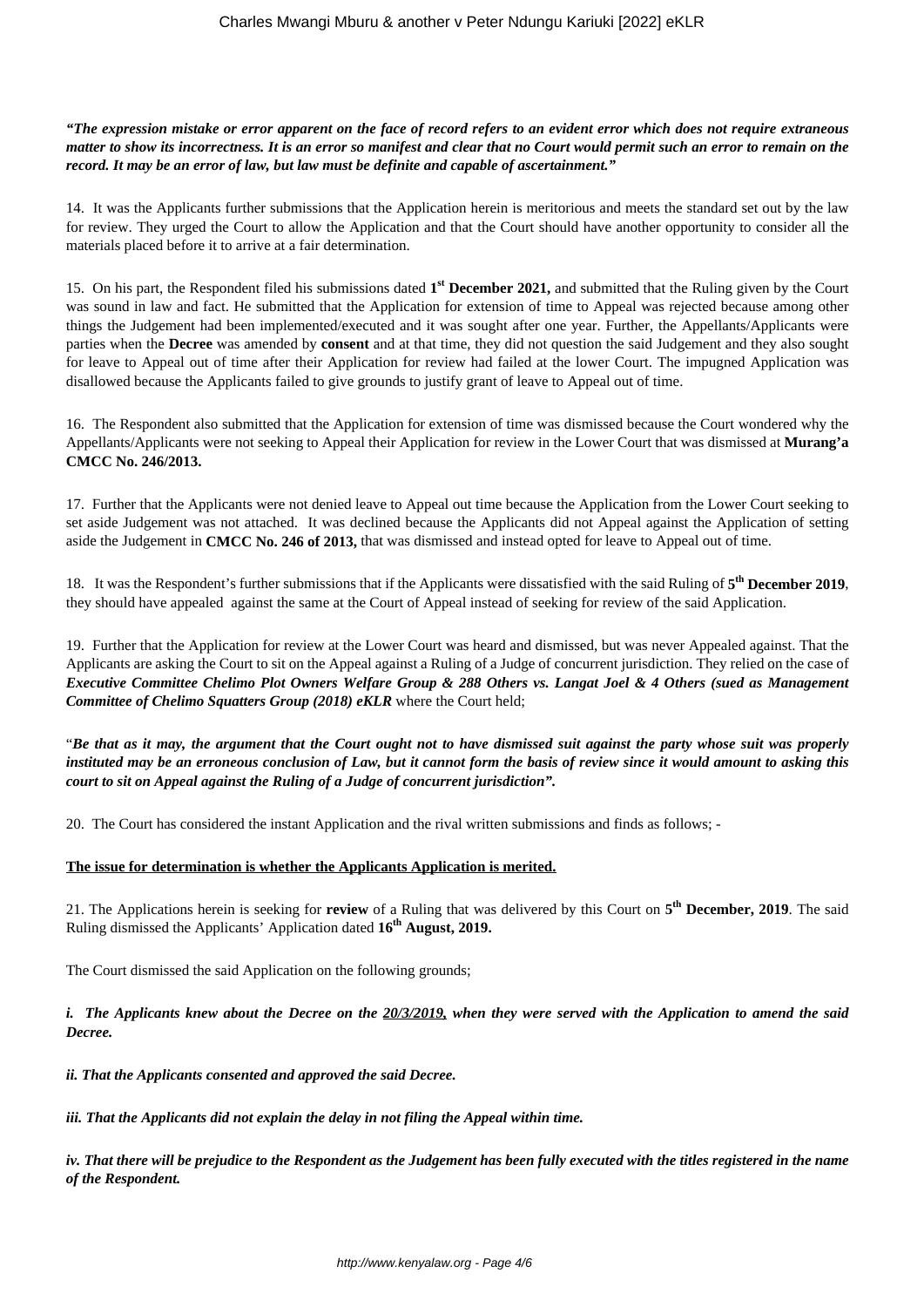*v. It was not clear why the Appellants/Applicants did not seek to set aside the Judgment for purposes of being heard on merit.*

22. Application for review is governed by **Section 80 of the Civil Procedure Act** and **Order 45 Rule 1** of the **Civil Procedure Rules.**

23. From the above provisions of Law, it is evident that any person who is aggrieved by a **Decree/Order** which is appealable, but has not been appealed may seek for review of the said Order or Decree.

24. However, the conditions for such are;

*(i) There is discovery of new and important matter on evidence, which after the exercise of due diligence, was not within the Applicant's knowledge and could not be produced by him at the time when the Decree was passed or the order made.*

*(ii) There is some mistake or error apparent on the face of the record.*

#### *(iii) For any other sufficient reasons.*

25. The Applicants herein were aggrieved by the Court Ruling of **5 th December 2019,** that dismissed their Application for leave to file an Appeal out of time and for stay of execution.

26. The Applicants herein had a right to Appeal against that decision but they did not.

27. As provided by **Section 80** of the **Civil Procedure Act** and **Order 45(1) of Civil Procedure Rules,** they chose to file an Application for review of the said decision on **18th June 2021**. That was almost **1½ years** after the said Ruling was delivered.

28. The reasons given for seeking the instant review was that there was **error apparen**t on the face of record in respect of the said Ruling as the Court in Paragraph 25 mistakenly concluded that the Applicants had not applied to set aside the Judgment of the lower Court.

29. However, upon perusal of the said Ruling of **5 th December 2019**, the Court gave **five** reasons as to why the Application for leave to Appeal out of time could not be allowed; -

It was held that there was delay in bringing the said Application and the Applicants had participated in amendment of a **Decree** by consent on **20th March 2019.**

30. Therefore, the main reason for dismissal of the said Application dated **16th August 2019,** was not because the Applicants had not attached an Application to set aside the Judgment which had been heard and dismissed by the lower Court as alluded by the Applicants. The reasons for dismissal of the same were various and thus the Court finds that the question paused by the Court on why the Applicants did not seek to set aside the Judgement at the lower Court for purposes of being heard on merit was **a by the way**. It was not the major reasons for the dismissal, as the Court had elaborated the other omissions by the Applicants which would not warrant grant of leave to Appeal out of time.

31. By asking the Court to review the Ruling of **5 th December 2019**, the Applicants are indeed asking the Court to sit on its own Appeal or to sit on Appeal against a Ruling of a Judge of concurrent jurisdiction. If the Applicants were aggrieved by the said Ruling, they had an option of filing an Appeal at the Court of Appeal.

32. The Court finds **no error apparent** on the face of record of the Ruling delivered on **5 th December 2019**, to warrant a review of the said Ruling.

33. This Court is not lost to the fact that the impugned Judgment was delivered after an exparte hearing of the matter. The Applicants sought to set aside the said Judgement and Decree that emanated after the exparte hearing.